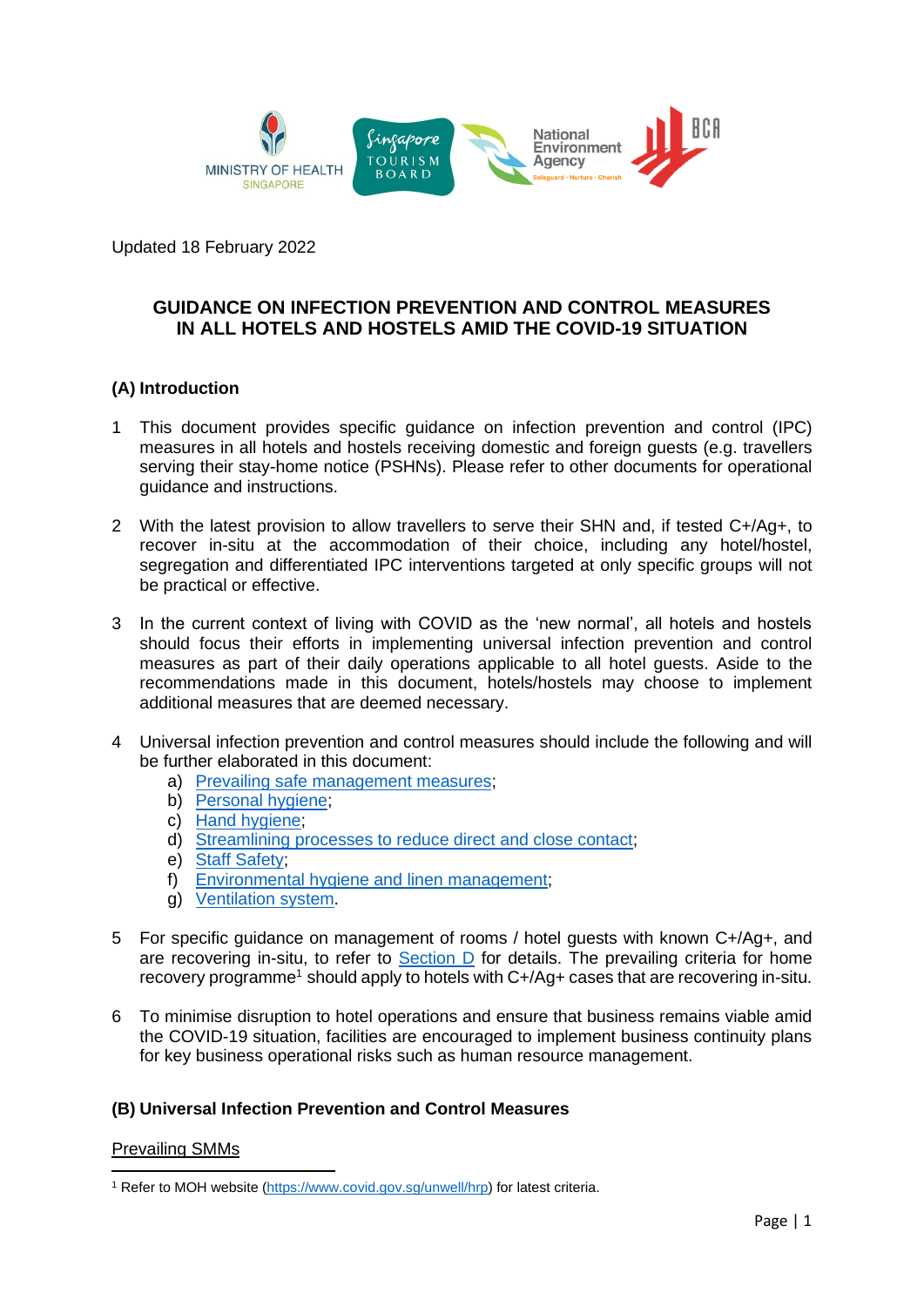7 Prevailing safe distancing, masking up and other public health measures should be complied with.

## <span id="page-1-0"></span>Personal Hygiene

- 8 Staff must always maintain good personal hygiene and exercise personal responsibility, by:
	- a) Wearing masks at all times, except during mealtimes;
	- b) Observing safe distancing measures at all times, including mealtimes;
	- c) Performing frequent hand washing with soap and water or alcohol-based hand rub, depending on which is available;
	- d) Close monitoring of their health for respiratory symptoms such as cough, runny nose, sore throat, loss of sense of taste/smell, or breathlessness, and to seek medical attention immediately if unwell, even with mild flu-like symptoms; and
	- e) Ensuring staff who are unwell do not come into work nor come into close contact with colleagues outside of work where possible.

#### <span id="page-1-1"></span>Hand Hygiene

- 9 Performing hand hygiene properly is the basic infection control measure to prevent the spread of communicable diseases. When hands are visibly soiled, hand washing using soap and running water should be performed. When hands are not visibly soiled, application of alcohol-based hand rub is equally effective.
- 10 Facilities should ensure that materials for adhering to hand hygiene are easily accessible by staff, including alcohol-based hand rub and, where sinks are available, supplies for handwashing (i.e. liquid soap). It is a good practice to provide small bottles of alcohol based handrubs for staff who may not find it convenient to access sinks or handrubs in between attending to different groups of quests, to carry around with them.
- 11 All personnel should perform hand hygiene often, especially during the following key times while carrying out their work duties:
	- a) Before and after touching your own mouth, nose and eyes;
	- b) Before handling, preparing or serving food;
	- c) Before eating and drinking;
	- d) After touching common surfaces or potentially contaminated surfaces;
	- e) After contact with a guest and/or their personal belongings;
	- f) After removal of mask or personal protective equipment (PPE).
- 12 Wearing of gloves for non-specific tasks is not recommended as it provides a false sense of security and self-contamination can occur if staff touch their own eyes/ nose/ mouth and/or personal belongings with contaminated gloves.

#### <span id="page-1-2"></span>Streamlining process to reduce direct and close contact

- 13 As a first principle, staff should avoid any physical or close contact with hotel guests and always observe a minimum safe distance of at least 1-2 metres, wherever possible.
- 14 Facilities are **strongly encouraged to implement contactless payment and/or registration systems, and to streamline services to minimise waiting time/crowding and interaction between staff and hotel guests**. Some processes which may be streamlined include:
	- a) Mobile check-ins and check-outs;
	- b) Contactless payment via mobile devices;
	- c) Ordering of in-room services via mobile devices;
	- d) Meeting guests needs via mobile devices (e.g. digital chats);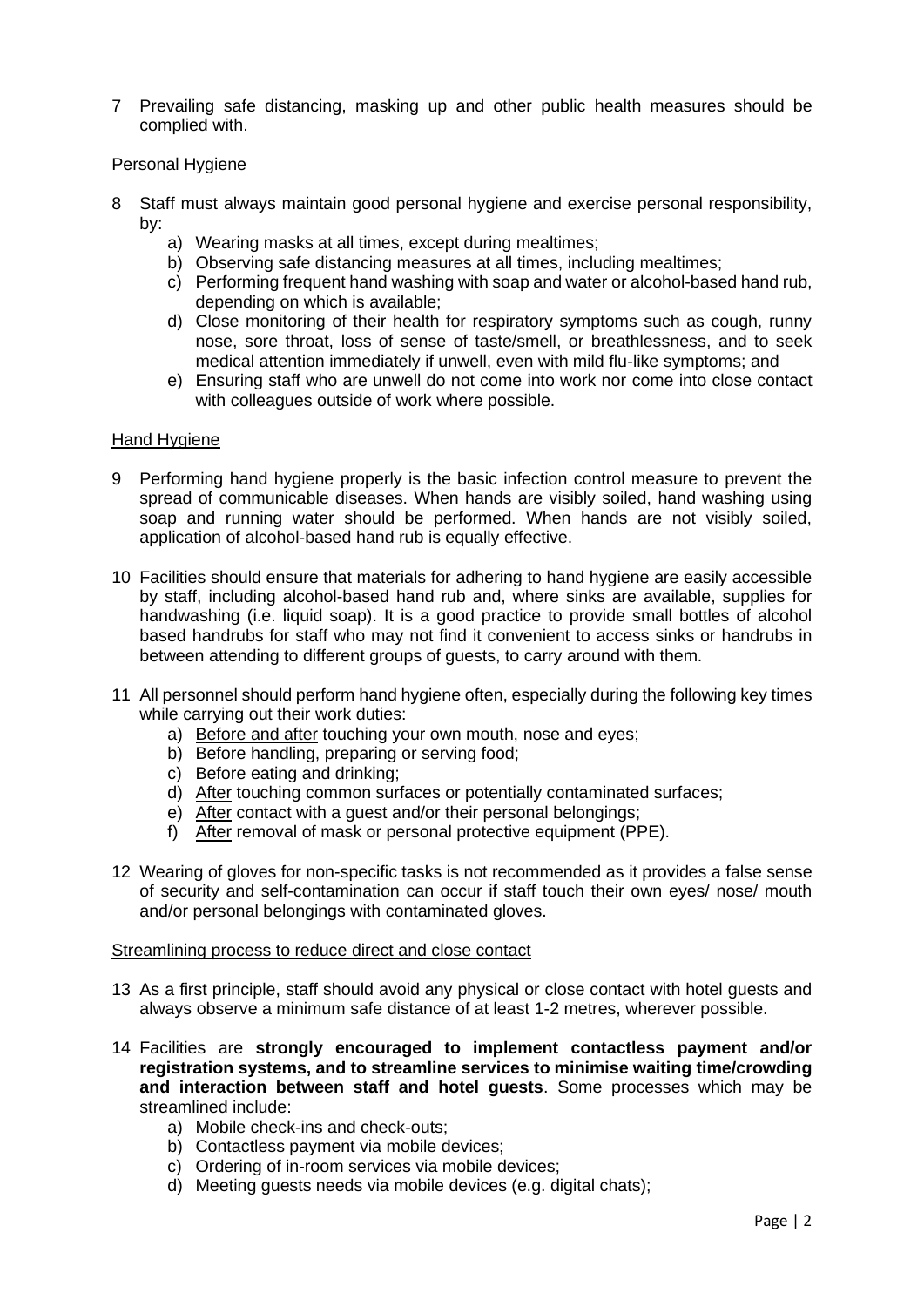- e) Contactless in-room room services.
- 15 If contactless check-in/check-out is not possible, it is recommended that staff wipe down the reception desk with effective disinfectant or 70% alcohol wipes after each guest, group of guests or wherever possible. The list of effective active ingredient can be found in NEA's [List of household disinfectants and self-disinfecting surface coating products against](https://www.nea.gov.sg/our-services/public-cleanliness/environmental-cleaning-guidelines/guidelines/list-of-household-products-and-active-ingredients-for-disinfection-of-covid-19)  [COVID-19 virus.](https://www.nea.gov.sg/our-services/public-cleanliness/environmental-cleaning-guidelines/guidelines/list-of-household-products-and-active-ingredients-for-disinfection-of-covid-19)

# <span id="page-2-0"></span>Staff Safety

- 16 **It is strongly recommended that that all on-site staff (including seniors aged > 60 years) whose duties require them to come into direct contact with hotel guests and their belongings/items, especially cleaners, are fully vaccinated and are updated**  with their booster doses<sup>2</sup>, unless medically ineligible. This should also include all external staff who are working on-site, including those from outsourced services and not under direct employment.
- 17 **Individuals who are unvaccinated due to medical ineligibility, especially seniors aged > 60 years, must not be deployed to areas where their duties require them to perform cleaning activities or come into direct contact with hotel guests and their belongings/items.** If possible, it is recommended that measures are put in place to reduce the risk of transmission to this group of staff within the work settings (e.g. dedicated rest area etc).
- 18 All staff must wear a mask at all times and adhere to the prevailing SMMs. The facility operator should ensure that prevailing SMMs are being enforced.
- 19 Staff toilets should be provided for in the staff rest areas. Staff are encouraged to use the dedicated staff toilets and refrain from using toilets meant for hotel guests or public, wherever possible.
- 20 The facility operator should inform all staff of the measures to be adopted, as well as the measures that could protect their health and that of others, including the recommendation to stay home and seek medical attention if they have respiratory symptoms. The prevailing MOH health protocols should apply. Training may also be needed for specific procedures e.g. cleaning of rooms.
- 21 The facility operator should implement measures to allow safe distancing between staff e.g. tables/chairs should be arranged such that staff are spaced out at least 1m apart. Physical dividers may be considered to enforce the safe distancing or prevailing SMMs.
- 22 It is strongly recommended that portable air cleaners are used at staff rest areas or in staff pantry where staff are likely to remove their mask (e.g. for eating and drinking). For detailed guidance on ventilation measures and sizing of air cleaners, please refer to the ["Guidance](http://www.nea.gov.sg/our-services/public-cleanliness/environmental-cleaning-guidelines/advisories/guidance-on-improving-ventilation-and-indoor-air-quality-in-buildings-amid-the-covid-19-situation)  [on improving ventilation and indoor air quality in buildings amid the COVID-19 situation"](http://www.nea.gov.sg/our-services/public-cleanliness/environmental-cleaning-guidelines/advisories/guidance-on-improving-ventilation-and-indoor-air-quality-in-buildings-amid-the-covid-19-situation) and ["Technical Advisory on Use of Air-Cleaning technologies to Mitigate COVID-19](https://www.nea.gov.sg/our-services/public-cleanliness/environmental-cleaning-guidelines/guidelines/guidance-note-on-use-of-air-cleaning-technologies-to-mitigate-covid-19-aerosol-transmission-risk)  [Aerosol Transmission Risk"](https://www.nea.gov.sg/our-services/public-cleanliness/environmental-cleaning-guidelines/guidelines/guidance-note-on-use-of-air-cleaning-technologies-to-mitigate-covid-19-aerosol-transmission-risk).

#### <span id="page-2-1"></span>Environmental Hygiene

23 Since infective agents / viruses may remain viable on surfaces for a period of time, it is vital to observe environmental hygiene which include regular environmental cleaning and disinfection of common areas / facilities and high-touch surfaces.

<sup>2</sup> Refer to MOH website [\(https://www.moh.gov.sg/covid-19/vaccination\)](https://www.moh.gov.sg/covid-19/vaccination) for latest information on COVID-19 vaccines and booster doses.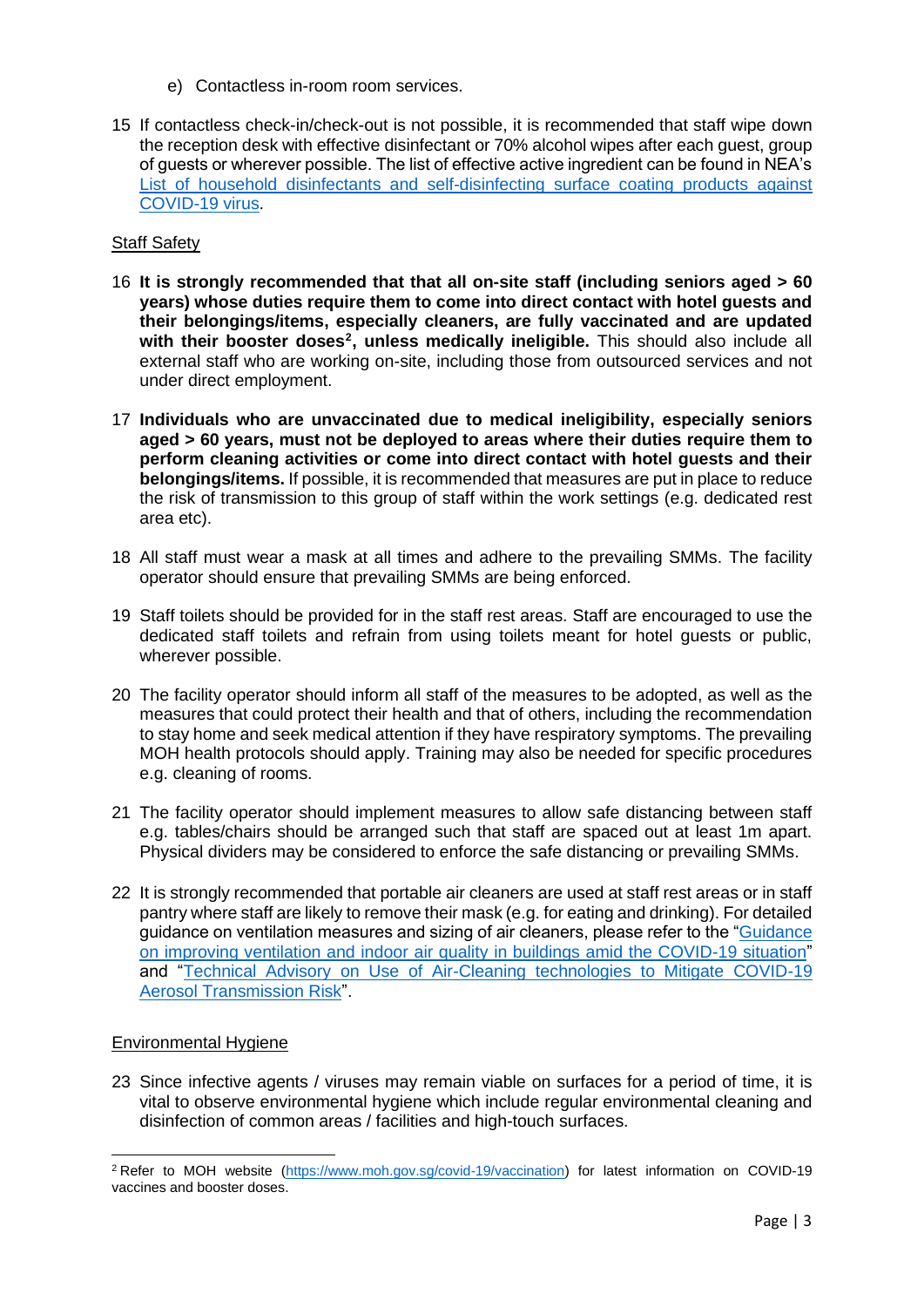- 24 Common high-touch surfaces (e.g. tables and chairs) and flooring must be cleaned and disinfected regularly (at least 3 times a day) using effective disinfectant or 70% alcohol wipes. The list of effective active ingredients can be found in NEA's [List of household](https://www.nea.gov.sg/our-services/public-cleanliness/environmental-cleaning-guidelines/guidelines/list-of-household-products-and-active-ingredients-for-disinfection-of-covid-19)  [disinfectants and self-disinfecting surface coating products against COVID-19 virus.](https://www.nea.gov.sg/our-services/public-cleanliness/environmental-cleaning-guidelines/guidelines/list-of-household-products-and-active-ingredients-for-disinfection-of-covid-19) Staff rostering for this should be clearly documented.
- 25 Mattress protector should be used for all beds.

# Cleaning of guest rooms

- 26 It is strongly recommended that all stakeholders and premises owners take precautionary measures to implement a structured cleaning and disinfection regime which can be carried out by in-house cleaners to minimise the risk of transmission.
- 27 To manage environmental contamination due to infected cases among guests unknown to hotel management, premises owners may perform in-house cleaning and disinfection measures, taking reference from the ["Guidelines for In-House Cleaning and Disinfection](https://www.nea.gov.sg/our-services/public-cleanliness/environmental-cleaning-guidelines/guidelines/guidelines-for-in-house-cleaning-and-disinfection-of-areas-exposed-to-covid-19-cases-in-non-healthcare-premises)  [of Areas Exposed to COVID-19 Cases in Non-Healthcare Premises"](https://www.nea.gov.sg/our-services/public-cleanliness/environmental-cleaning-guidelines/guidelines/guidelines-for-in-house-cleaning-and-disinfection-of-areas-exposed-to-covid-19-cases-in-non-healthcare-premises).
- 28 It is recommended that if dry vacuums are used, they should be fitted with HEPA filter.

#### Cleaning of public toilets and toilets of guest rooms

29 Conduct toilet cleaning according to the ['Guidelines for Environmental Cleaning and](https://www.nea.gov.sg/our-services/public-cleanliness/environmental-cleaning-guidelines/guidelines/guidelines-for-in-house-cleaning-and-disinfection-of-areas-exposed-to-covid-19-cases-in-non-healthcare-premises)  [Disinfection of Public Toilets in Non-Healthcare Premises'](https://www.nea.gov.sg/our-services/public-cleanliness/environmental-cleaning-guidelines/guidelines/guidelines-for-in-house-cleaning-and-disinfection-of-areas-exposed-to-covid-19-cases-in-non-healthcare-premises).

#### Linen

- 30 The hotel's prevailing standard operating procedure for handling of used / soiled linen should apply.
- 31 As a guiding principle, all used / soiled linen should be handled as gently as possible to prevent possible contamination of the handler or environment (e.g. do not toss or throw about while they are being packed into laundry bags).
- 32 Disposable gloves should be used when handling soiled linen contaminated with blood or bodily fluids.
- 33 Staff should avoid "hugging" used / soiled linen and bedding prior to washing it to prevent contaminating themselves and must wash their hands thoroughly with soap and water after performing their duties.

#### <span id="page-3-0"></span>Ventilation system

- 34 All occupied spaces should be provided with adequate and operational ventilation systems. Outdoor air intake and supply to occupants should meet the requirements prescribed in the Code of Practice for Air-conditioning and Mechanical Ventilation in Buildings (ACMV; SS553:2016 including Amd 2). For further guidance on measures to reduce risk of airborne transmission in indoor spaces, please refer to the ["Guidance on improving ventilation and](https://www.nea.gov.sg/our-services/public-cleanliness/environmental-cleaning-guidelines/advisories/guidance-on-improving-ventilation-and-indoor-air-quality-in-buildings-amid-the-covid-19-situation)  indoor [air quality in buildings amid the COVID-19 situation".](https://www.nea.gov.sg/our-services/public-cleanliness/environmental-cleaning-guidelines/advisories/guidance-on-improving-ventilation-and-indoor-air-quality-in-buildings-amid-the-covid-19-situation)
- 35 Guestrooms should be served by individual ACMV systems or natural ventilation. Recirculated air should be treated by high efficiency filters (at least MERV14). As a precaution, premises owners could be guided by the recommendations provided by BCA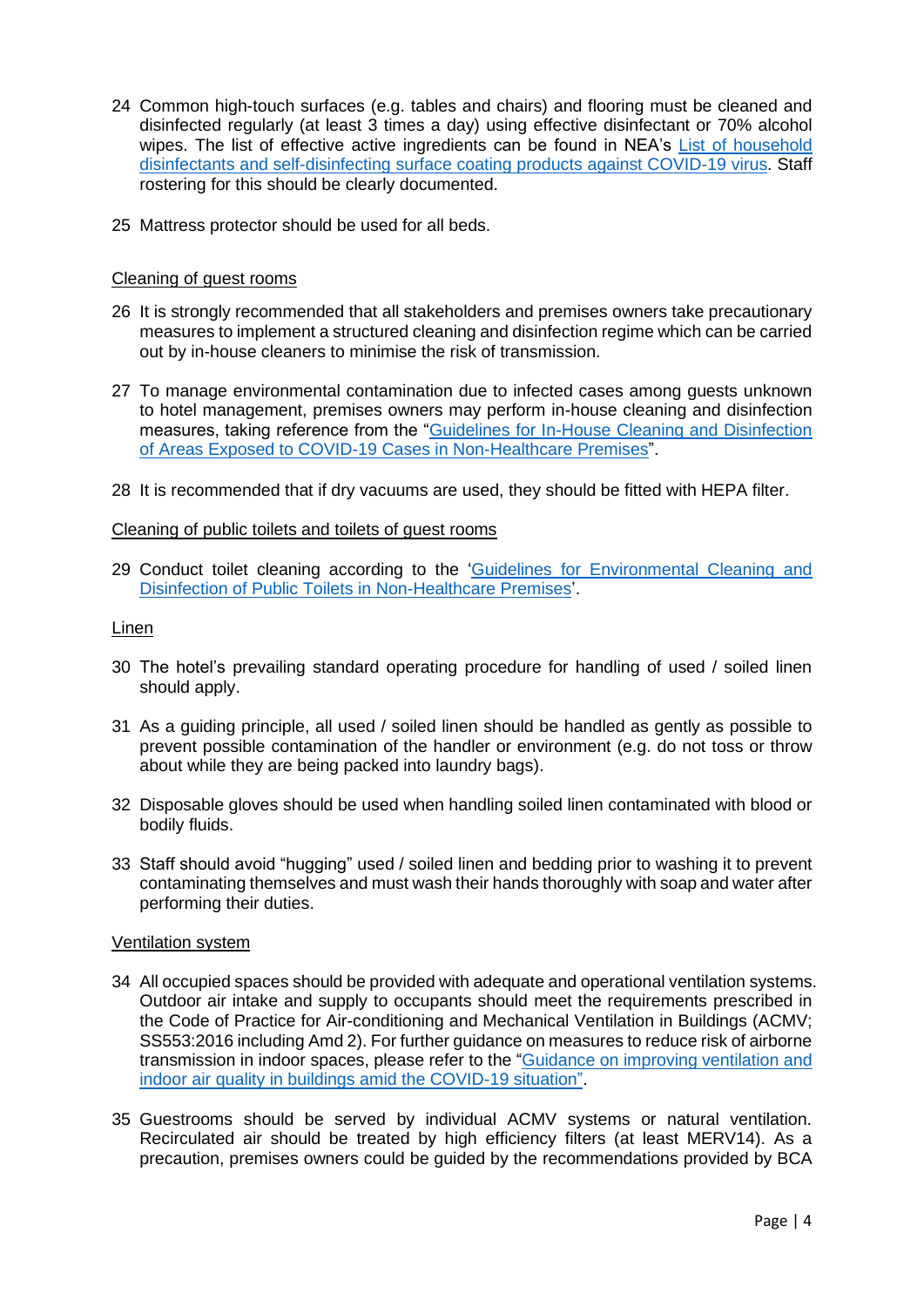and NEA (Please see Annex A - [Enhanced Ventilation Measures for Hotels and Hostels](#page-6-0)  Amid the COVID[-19 Situation\)](#page-6-0).

- 36 It is strongly recommended that adequately-sized portable air cleaners with HEPA filter are deployed at high risks spaces, such as rooms with poor ventilation, common corridors, and common areas / facilities where hotel guests are engaging in activities which require them to remove their mask (e.g. restaurants, gyms etc), and common corridors with confirmed C+/Ag+ guestrooms. Please refer to the ['Technical Advisory on Use of Air-](https://www.nea.gov.sg/our-services/public-cleanliness/environmental-cleaning-guidelines/guidelines/guidance-note-on-use-of-air-cleaning-technologies-to-mitigate-covid-19-aerosol-transmission-risk)[Cleaning Technologies to Mitigate COVID-19 Aerosol Transmission Risk'](https://www.nea.gov.sg/our-services/public-cleanliness/environmental-cleaning-guidelines/guidelines/guidance-note-on-use-of-air-cleaning-technologies-to-mitigate-covid-19-aerosol-transmission-risk) for details on selecting air cleaning technologies.
- 37 ACMV systems should be regularly checked to ensure proper operations and maintenance. This includes the changing of filters and cleaning of the air ducts and pipes. Please refer to SS553:2016 for guidance on ACMV system maintenance.
- 38 Staff should don the appropriate PPE (i.e. eye protection, surgical mask, gloves) when changing the filters of the air-conditioning and mechanical ventilation system.

## **(C) Business Continuity Plan**

39 Wherever possible, facility operator should have in place a business continuity plan to ensure that there is enough staffing level to operate should there be an infected employee. Reduced cross infection will keep employees healthy and business units viable. With all business units able to function collectively, operations are sustained, and overall business continuity is maintained.

## <span id="page-4-0"></span>**(D) Management of rooms / hotel guests with known C+/Ag+**

- 40 As a first option, **staff must avoid entering rooms that are occupied by guests with known C+/Ag+ or pending PCR results** and leave items/meals outside the rooms for guests to collect. If staff are required to enter guest rooms for any reason, they must minimise contact and time spent in the rooms, wear minimally surgical or N95 mask, and perform hand hygiene immediately after leaving the rooms.
- 41 **It is strongly recommended that portable air cleaner with HEPA filter is used in rooms that are occupied by guests with known C+/Ag+ to provide localised air cleaning effect.** Please refer to the ['Technical Advisory on Use of Air-Cleaning](https://www.nea.gov.sg/our-services/public-cleanliness/environmental-cleaning-guidelines/guidelines/guidance-note-on-use-of-air-cleaning-technologies-to-mitigate-covid-19-aerosol-transmission-risk)  [Technologies to Mitigate COVID-19 Aerosol Transmission Risk'.](https://www.nea.gov.sg/our-services/public-cleanliness/environmental-cleaning-guidelines/guidelines/guidance-note-on-use-of-air-cleaning-technologies-to-mitigate-covid-19-aerosol-transmission-risk)
- 42 **It is strongly recommended that disinfectant of appropriate concentration be provided to rooms with C+/Ag+ for disinfection of floor trap and sink trap.** Please refer to the "[Guidelines for Environmental Cleaning and Disinfection of Public Toilets in](https://www.nea.gov.sg/our-services/public-cleanliness/environmental-cleaning-guidelines/guidelines/guidelines-for-in-house-cleaning-and-disinfection-of-areas-exposed-to-covid-19-cases-in-non-healthcare-premises)  [Non-Healthcare Premises".](https://www.nea.gov.sg/our-services/public-cleanliness/environmental-cleaning-guidelines/guidelines/guidelines-for-in-house-cleaning-and-disinfection-of-areas-exposed-to-covid-19-cases-in-non-healthcare-premises)
- 43 Advisory (Refer to [Annex B\)](#page-10-0) should be provided to guests known to be C+/Ag+. These include minimising opening of entrance door, wearing of mask when opening door to collect food or items, flushing the toilet with toilet lid closed and regular pouring of disinfectant into the floor traps.
- 44 Rooms occupied by hotel guests with known C+/Ag+ should be disinfected after these guests have checked out, and preferably, after the rooms occupied by **non**-C+/Ag+ guests are cleaned.
- 45 **Rooms occupied by hotel guests with known C+/Ag+ status must be disinfected as per NEA guidelines.** Cleaning staff must don appropriate PPE (i.e. minimally surgical or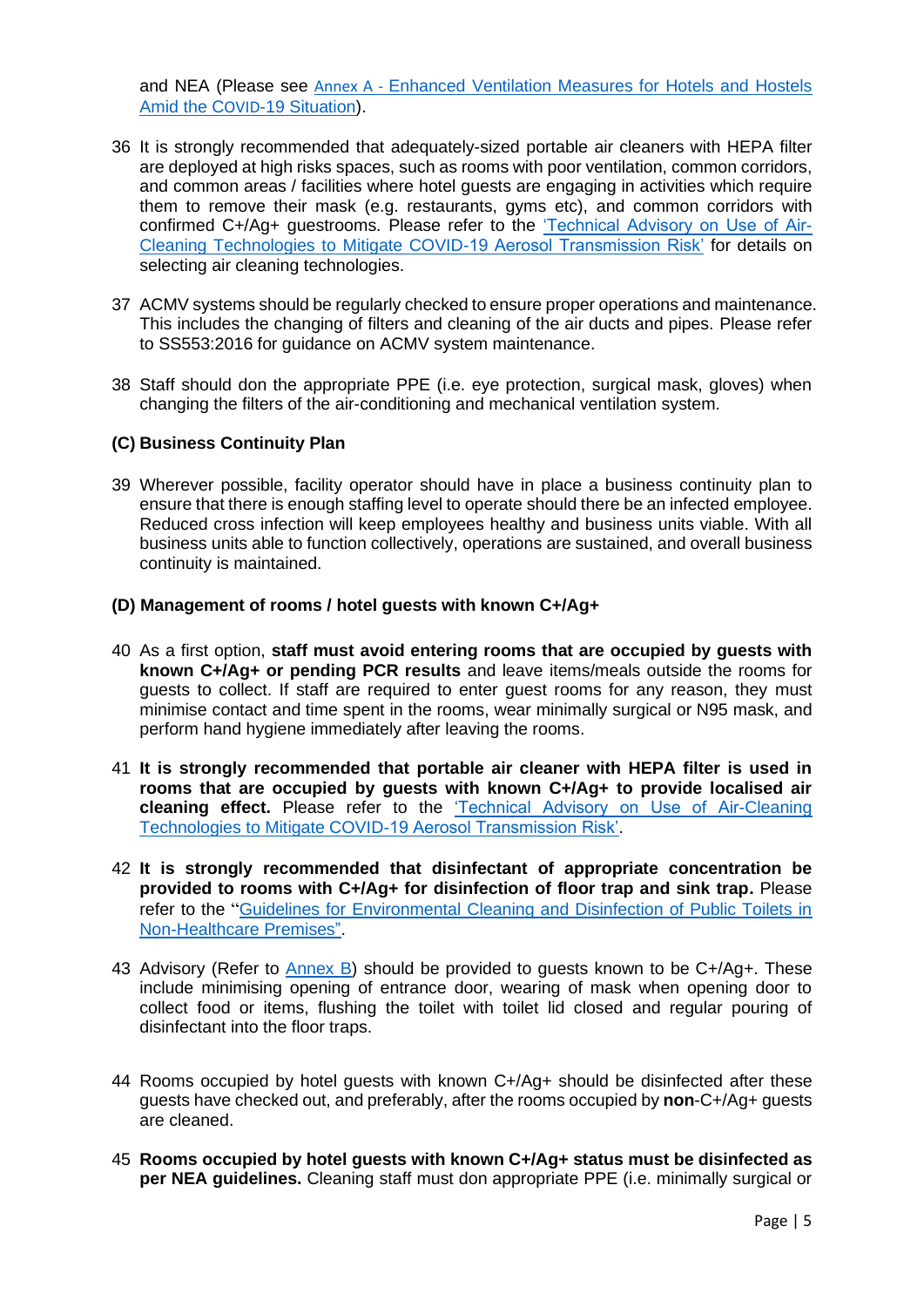N95 mask, eye protection, gown and gloves). Refer to the relevant cleaning sections in NEA's ["Cleaning and disinfection guidelines for households on home recovery"](https://www.nea.gov.sg/our-services/public-cleanliness/environmental-cleaning-guidelines/guidelines/cleaning-and-disinfection-guidelines-for-households-on-home-recovery) for details on cleaning of these rooms and PPE requirements.

- 46 Conduct toilet cleaning according to the 'Guidelines [for Environmental Cleaning and](https://www.nea.gov.sg/our-services/public-cleanliness/environmental-cleaning-guidelines/guidelines/guidelines-for-in-house-cleaning-and-disinfection-of-areas-exposed-to-covid-19-cases-in-non-healthcare-premises)  [Disinfection of Public Toilets in Non-Healthcare Premises'.](https://www.nea.gov.sg/our-services/public-cleanliness/environmental-cleaning-guidelines/guidelines/guidelines-for-in-house-cleaning-and-disinfection-of-areas-exposed-to-covid-19-cases-in-non-healthcare-premises)
- 47 After performing cleaning or waste disposal activities for rooms occupied by C+/Ag+ guests, all staff must remove their PPE appropriately, place and seal them in a bag and discard the bag in general waste bins, and wash their hands using soap and running water.
- 48 Staff should avoid "hugging" used / soiled linen and beddings prior to washing it to prevent contaminating themselves and must wash their hands thoroughly with soap and water after performing their duties.
- 49 Bed linens (e.g. bedsheets, mattress protectors, cotton blankets, pillowcases) should be bagged for transfer of laundry, and should be washed in the warmest setting on the washing machine with detergent, while woollen blankets may be washed in warm water or dry-cleaned. If quilts are used, these could be washed with hot water and detergent, or dry cleaned.
- 50 Non-washable items such as plastic covers for mattresses and pillows can be wiped down with disinfectant. Mattresses, pillows, upholsteries, and carpets that cannot be wiped down should be steam cleaned. Pillows can also be washed using hot water and detergents, or dry-cleaned.
- 51 Items that cannot be washed or disinfected, such as mattresses, should not be used by other guests for at least 3 days.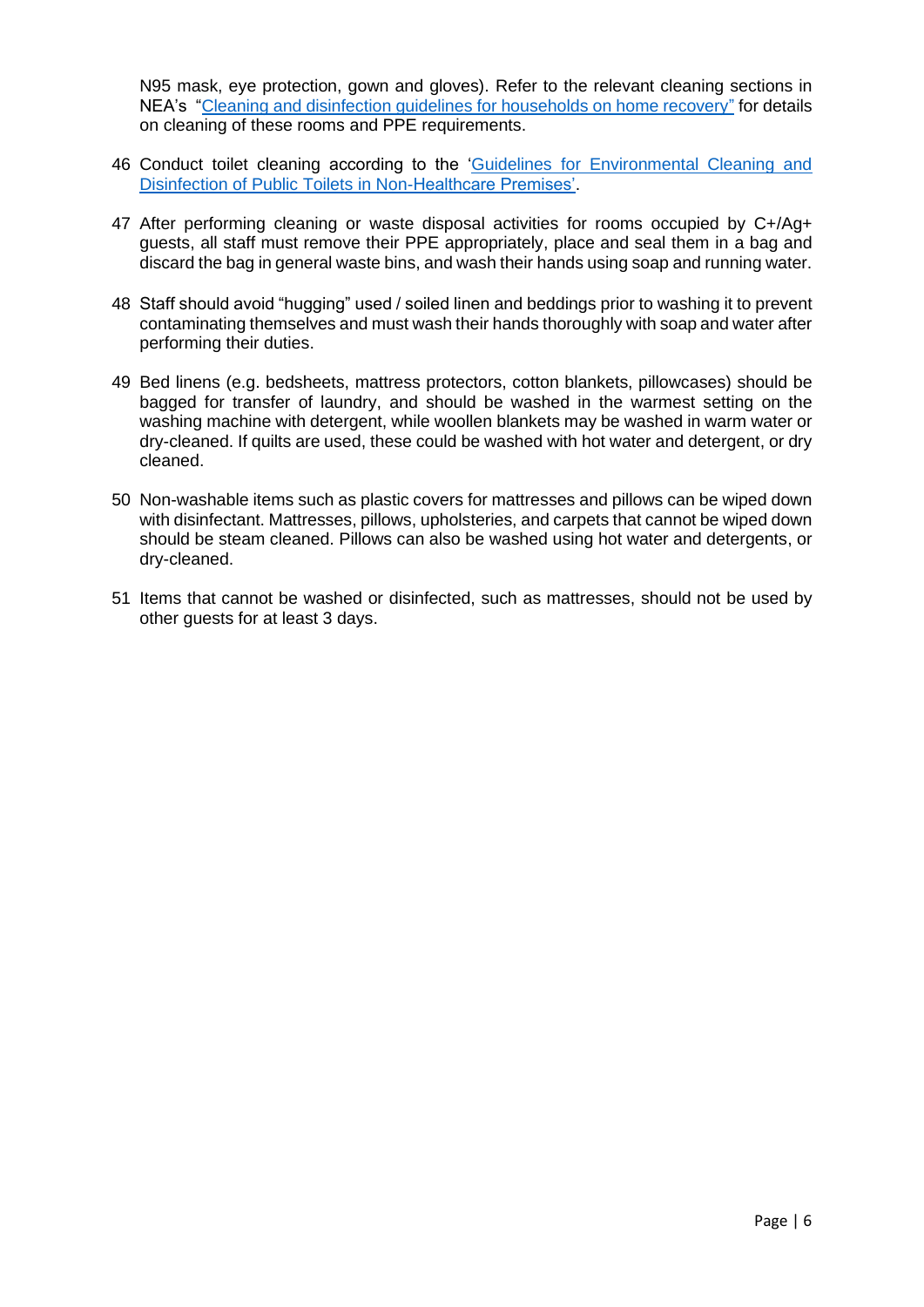# <span id="page-6-0"></span>**Annex A**

# **Enhanced Ventilation Measures for Hotels and Hostels Amid the Covid-19 Situation**

# Notes:

- 1) The recommendations listed below apply to all hotels and hostels that receive guests serving their stay-home notice (PSHNs).
- 2) Facilities owners and managers should conduct a review of ventilation system before taking in PSHN guests. The review should include identifying the most unfavourable guestrooms in terms of ventilation and taking mitigation measures.

|                | <b>Recommendations</b>                                                                                          | <b>Remarks</b> |                                                                                                                                                                                                                                                                                                                                                                                                                                                                     |
|----------------|-----------------------------------------------------------------------------------------------------------------|----------------|---------------------------------------------------------------------------------------------------------------------------------------------------------------------------------------------------------------------------------------------------------------------------------------------------------------------------------------------------------------------------------------------------------------------------------------------------------------------|
| A              | <b>Ensure basic ventilation</b>                                                                                 |                |                                                                                                                                                                                                                                                                                                                                                                                                                                                                     |
| 1              | all<br><b>Ensure</b><br>occupied<br>spaces are provided with<br>adequate and operational<br>ventilation systems | a.             | Review the facility's ventilations system to ensure<br>adequate ventilation is provided for each occupied space.<br>Capacity of outdoor air supply should minimally meet<br>requirements specified in SS553 <sup>3</sup> or equivalent (corridor<br>& lobby: 1.1 m <sup>3</sup> h per m <sup>2</sup> floor area; guestroom: 54 m <sup>3</sup> /h per<br>room). System upgrades or improvements should be<br>considered if non-compliance or inadequacy is observed. |
|                |                                                                                                                 | b.             | Monitor ventilation systems to ensure they operate<br>properly and provide acceptable indoor air quality for<br>current occupancy level/usage for each space, based on<br>actual operation schedule, occupant density, and<br>ventilation air delivery. Major ventilation equipment should<br>be checked daily to ensure they are functional and<br>operating.                                                                                                      |
|                |                                                                                                                 | C.             | Outdoor air supply dampers should not be closed or<br>blocked, to ensure outdoor air provision to all occupied<br>spaces.                                                                                                                                                                                                                                                                                                                                           |
|                |                                                                                                                 | d.             | Outdoor air supply and/or exhaust system operations<br>should be continuous for guestrooms and corridors.                                                                                                                                                                                                                                                                                                                                                           |
|                |                                                                                                                 | е.             | ACMV systems should be maintained regularly. This<br>includes the inspection and maintenance of supply fans,<br>air dampers, exhaust fans, filters, etc., and should be<br>recorded in maintenance log. The maintenance frequency<br>should minimally follow recommendations in SS553 and<br>SS5544.                                                                                                                                                                |
|                |                                                                                                                 | f.             | Conduct pre-occupancy check on guestroom ventilation<br>prior to arrival of PSHN.                                                                                                                                                                                                                                                                                                                                                                                   |
| В              | <b>Enhance ventilation</b>                                                                                      |                |                                                                                                                                                                                                                                                                                                                                                                                                                                                                     |
| $\overline{2}$ | Ensure highest possible<br>ventilation provision on<br>guestrooms floors                                        | a.             | Ventilation fans in AHU/PAU/FAF/EAF should be set to<br>high speed to enhance ventilation. Operate all ventilation<br>fans continuously even when there is no occupancy.<br>Check the furthest point in the air distribution system to                                                                                                                                                                                                                              |
|                |                                                                                                                 |                | ensure adequate ventilation is delivered.                                                                                                                                                                                                                                                                                                                                                                                                                           |

<sup>3</sup>Singapore Standard Code of Practice for Air-Conditioning and Mechanical Ventilation in Buildings (SS553:2016) 4Singapore Standard Code of Practice for Indoor Air Quality for Air-Conditioned Buildings (SS554:2016)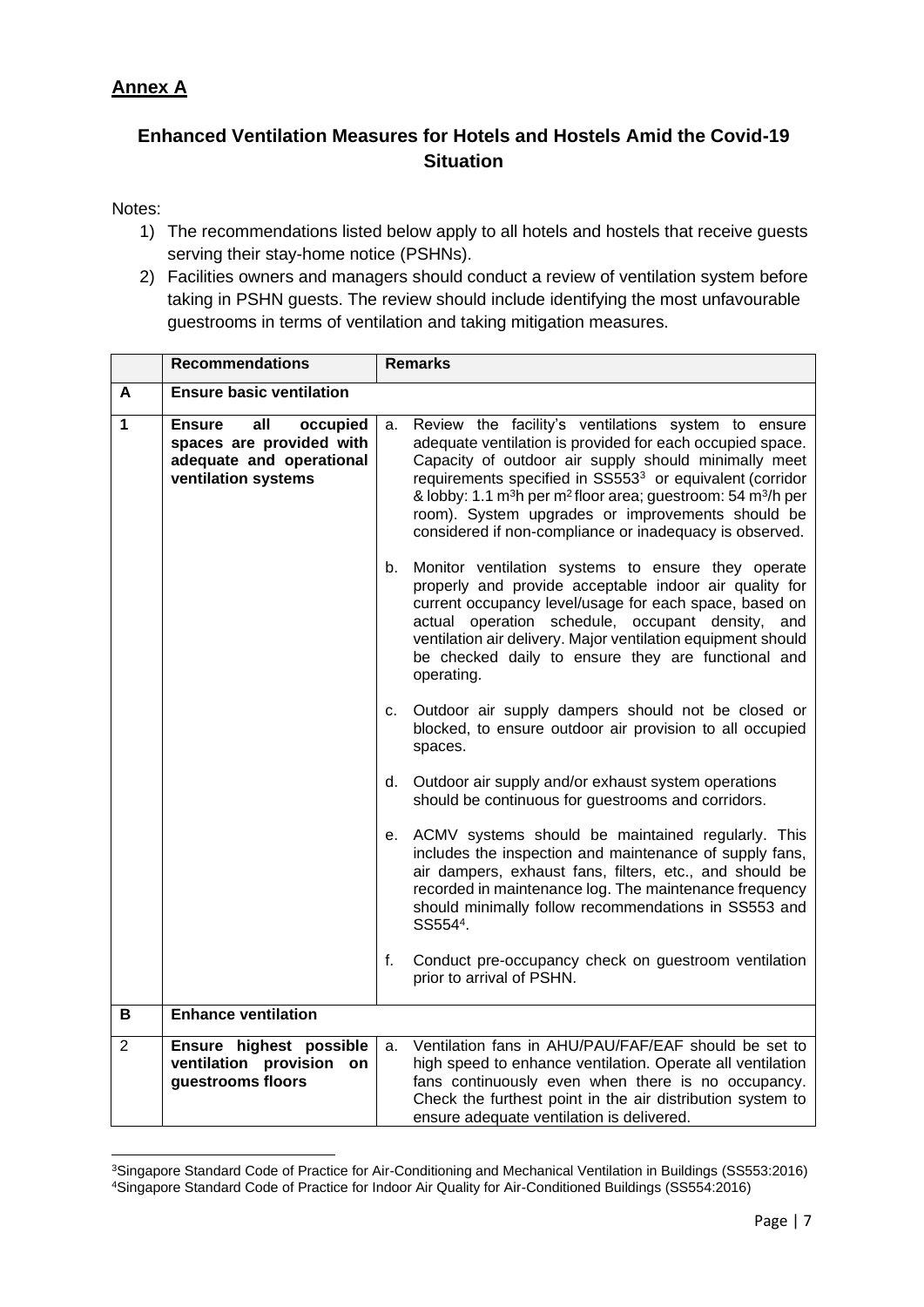|   |                                                                                                                                                                  | b. | Demand control ventilation systems (e.g. those with CO <sub>2</sub><br>sensors), heat recovery wheels, interlocking of lighting<br>with ventilation fans, should be disabled<br>during<br>occupancy.                                                                                                                                                                                                            |
|---|------------------------------------------------------------------------------------------------------------------------------------------------------------------|----|-----------------------------------------------------------------------------------------------------------------------------------------------------------------------------------------------------------------------------------------------------------------------------------------------------------------------------------------------------------------------------------------------------------------|
| 3 | Ensure higher ventilation<br>provision at venues with<br>high<br>occupancy<br>or<br>potential high risk                                                          | a. | All spaces that are occupied by PSHNs should be<br>identified and evaluated for risk levels based<br>on<br>occupancy, density, and duration.                                                                                                                                                                                                                                                                    |
|   |                                                                                                                                                                  | b. | Areas where there may be aerosol-generating activities<br>(e.g. swabbing) should be open or semi-open spaces with<br>good natural ventilation. If such spaces are unavailable,<br>the space should receive the maximum ventilation<br>possible by the dedicated ACMV system using single pass<br>systems (no re-circulation of indoor air) to achieve at least<br>6 outdoor air changes per hour <sup>5</sup> . |
|   |                                                                                                                                                                  | c. | Waiting areas (for registration, swabbing, serology testing,<br>etc.) should be well ventilated, preferably in open spaces<br>such as balconies, exterior corridors, or at perimeter zone<br>of the building with doors/windows opened. If such spaces<br>are unavailable, the space should receive the maximum<br>ventilation possible by the ACMV system with minimal<br>recirculation of air.                |
| 4 | Purge<br>the<br>air<br>in<br>the<br>guestrooms and high-risk<br>before<br>areas<br>and<br>after<br>(mandatory;<br>occupancy<br>good practice for other<br>areas) | а. | Purging of air in guestrooms should be conducted before<br>occupancy. This can be achieved by setting the FCU fan<br>speed to the maximum and opening windows for a<br>minimum of 2 hours. The duration should be longer for<br>rooms occupied by confirmed C+/Ag+ cases.                                                                                                                                       |
|   |                                                                                                                                                                  | b. | If high-risk activities are done indoors, then purging of air<br>in high-risk areas should be done immediately after the<br>high-risk activities (such as swabbing or serology testing)<br>have concluded. This can be done by switching on all<br>available fans and opening all windows and/or doors for<br>a minimum duration of 2 hours.                                                                    |
|   |                                                                                                                                                                  | С. | Purging in other areas (such as public accessible areas,<br>staff areas etc) should be conducted regularly following<br>BCA-NEA-MOH Guidance Note. <sup>6</sup>                                                                                                                                                                                                                                                 |
| C | <b>Enhance Air Cleaning for Recirculated Air</b>                                                                                                                 |    |                                                                                                                                                                                                                                                                                                                                                                                                                 |
| 5 | adequate<br><b>Ensure</b><br>air<br>cleaning for guest rooms<br>and corridors                                                                                    | a. | Return air to AHUs should be minimised in common<br>areas.                                                                                                                                                                                                                                                                                                                                                      |
|   |                                                                                                                                                                  | b. | If possible, air purifiers may be placed along the corridors<br>on guest room floors and in every guest rooms.                                                                                                                                                                                                                                                                                                  |
|   |                                                                                                                                                                  | С. | Air purifiers should consist of a layer of HEPA filter. The<br>size or number of units used should be based on the Clean<br>Air Delivery Rate (CADR) or equivalent. If the unit of<br>CADR is in m <sup>3</sup> /h, the total CADR of the air purifier(s)<br>should be at least $5$ times the room volume in $m3$ .                                                                                             |

<sup>5</sup> Considerations for Quarantine of Contacts of COVID-19 Cases, WHO Interim Guidance, Aug 2020

<sup>&</sup>lt;sup>6</sup> BCA-NEA-MOH Guidance Note on Improving Ventilation and Indoor Air Quality in Buildings Amid the Covid-19 Situation, May 2021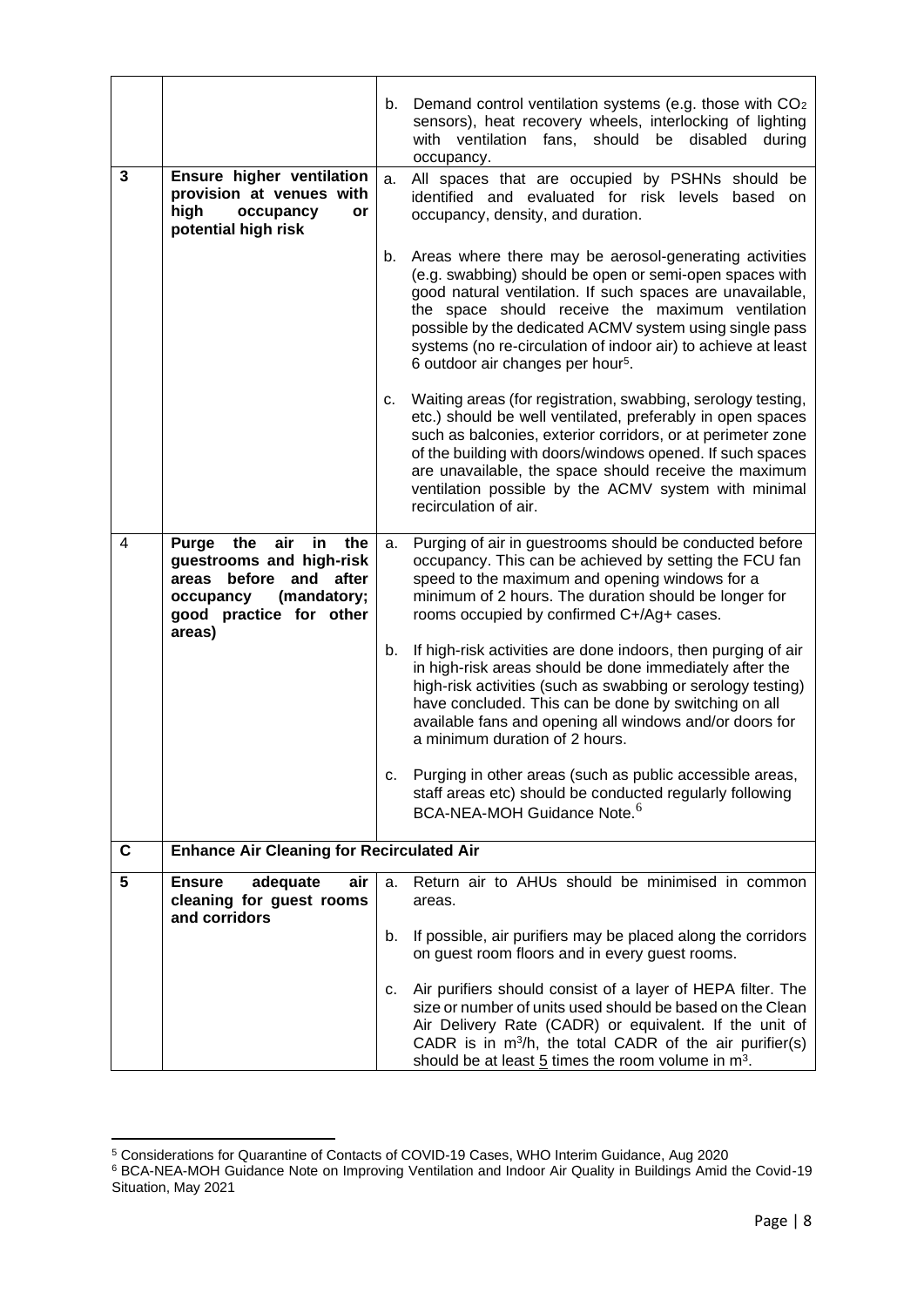| 6              | <b>Ensure</b><br>adequate<br>air<br>high-risk<br>cleaning<br>for<br>spaces where it is air-<br>conditioned | a. | For indoor swabbing areas, air purifiers with a layer HEPA<br>filter should be used. The size or number of units used<br>should be based on the CADR.                                                                                                                                                                                                                                                                         |
|----------------|------------------------------------------------------------------------------------------------------------|----|-------------------------------------------------------------------------------------------------------------------------------------------------------------------------------------------------------------------------------------------------------------------------------------------------------------------------------------------------------------------------------------------------------------------------------|
|                |                                                                                                            | b. | In other high-risk spaces (e.g. F&B areas), if the<br>recirculated air cannot be treated by a MERV 14 filter, air<br>purifier with HEPA filter should be used                                                                                                                                                                                                                                                                 |
|                |                                                                                                            | С. | The use of air purifiers should not replace the need for<br>increased ventilation.                                                                                                                                                                                                                                                                                                                                            |
| $\overline{7}$ | Use high efficiency filters<br>and additional air cleaning<br>devices for recirculated air                 | a. | For AHUs, at least MERV14 filters should be installed to<br>treat the recirculated air. Filters should be properly<br>installed and maintained according to manufacturer's<br>recommendation to prevent filter bypass.                                                                                                                                                                                                        |
|                |                                                                                                            | b. | Filters should be changed with the system turned off and<br>disposed in sealed bags. Personnel must wear personal<br>protective equipment such as gloves, gown, and<br>respiratory protection (fitted N95 mask)                                                                                                                                                                                                               |
|                |                                                                                                            | C. | Additional air cleaning measures such as upper room<br>UVGI may be considered.                                                                                                                                                                                                                                                                                                                                                |
| D              | <b>Isolation and Directional Airflow</b>                                                                   |    |                                                                                                                                                                                                                                                                                                                                                                                                                               |
| 8              | air<br><b>Prevent</b><br>exchanges<br>between rooms and air<br>flow from dirty zone to<br>clean zone       | а. | Guestrooms should be served by individual ACMV system<br>to prevent mixing of recirculated air. Such system should<br>be kept running all the time, except in cases where the<br>room is known to be contaminated. In cases where the<br>room is known to be contaminated (e.g. PSHNs tested<br>C+/Ag+), measures should be implemented to prevent the<br>exfiltration of air from the room to corridor to adjacent<br>rooms. |
|                |                                                                                                            |    | b. Separate air distribution/ventilation systems should be<br>used for clean and dirty zones, such that air is designed<br>to flow from clean zones to dirty zones. In cases where<br>separate ACMV system is unavailable, the air within the<br>space should not be recirculated.                                                                                                                                            |
|                |                                                                                                            | C. | All guestrooms' doors should be kept closed to minimise<br>air exchange between corridors and guestrooms.                                                                                                                                                                                                                                                                                                                     |
|                |                                                                                                            | d. | Airflow between rooms and corridors should be minimised<br>by installing door seals.                                                                                                                                                                                                                                                                                                                                          |
|                |                                                                                                            | е. | Air exchanges between adjoining rooms should be<br>minimised by sealing the connecting door, unless the<br>adjoining rooms are occupied by a family or if only 1 side<br>of the adjoining rooms is occupied at any time.                                                                                                                                                                                                      |
|                |                                                                                                            | f. | All gaps within partition walls (e.g. above ceiling walls<br>between toilet and the common riser; between toilet and<br>guestrooms; between common corridor and guestrooms;<br>masonry exhaust shaft;) should be sealed to ensure no air<br>leakage, without compromising fire safety.                                                                                                                                        |
|                |                                                                                                            | g. | SOP control should be implemented to minimise door<br>opening. If door opening is necessary, ensure opening of<br>doors in adjacent and opposite rooms do not overlap at<br>any time.                                                                                                                                                                                                                                         |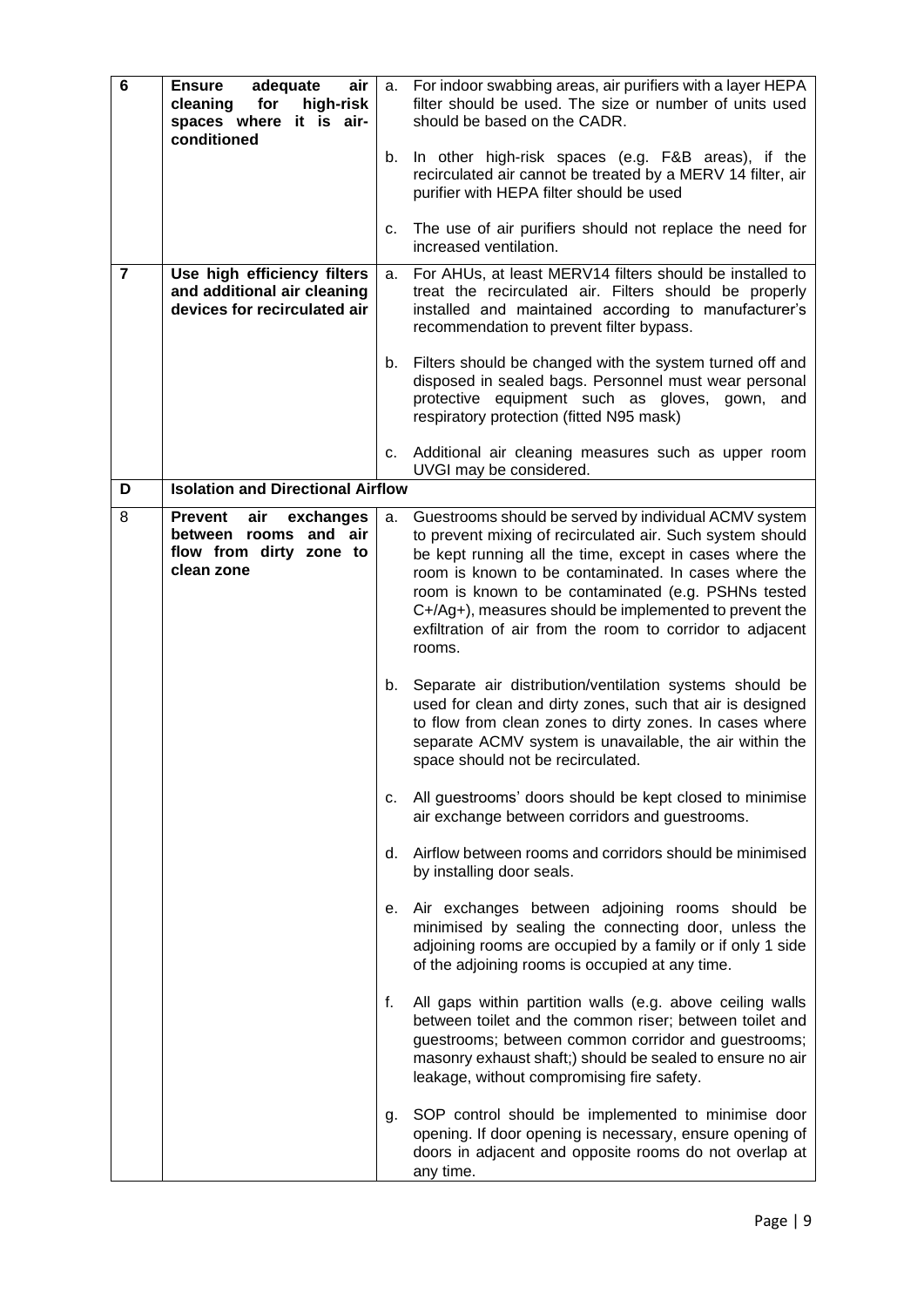| 9  | Ensure all<br>supply<br>and<br>exhausts<br>have<br>the<br>air<br>intended<br>flow<br>directions | a. | Airflow direction should be checked at all supply air<br>diffusers and exhaust air grilles to ensure proper<br>functioning of air supply and exhaust.                                                                                                       |
|----|-------------------------------------------------------------------------------------------------|----|-------------------------------------------------------------------------------------------------------------------------------------------------------------------------------------------------------------------------------------------------------------|
|    |                                                                                                 |    | b. Air exhausts in guestroom toilets should always be<br>functional and there should not have any reverse air flow.                                                                                                                                         |
|    |                                                                                                 | C. | Exhaust systems, including masonry and/or ducted<br>exhaust shaft, should be checked to ascertain that there<br>is no air leakage.                                                                                                                          |
| Е  | <b>Airflow through Sanitary System</b>                                                          |    |                                                                                                                                                                                                                                                             |
| 10 | Ensure no backflow of air<br>from all sanitary fittings                                         | a. | Water seals for all sanitary fittings (e.g. toilet bowl) and<br>floor drain traps should be checked regularly to ensure<br>sufficient water is present to maintain the water seal,<br>especially in rooms which have not been occupied for long<br>periods. |
|    |                                                                                                 | b. | Floor wastes from different rooms should not be<br>connected to the same floor trap.                                                                                                                                                                        |

 *Last Revised: 17 Nov 2021*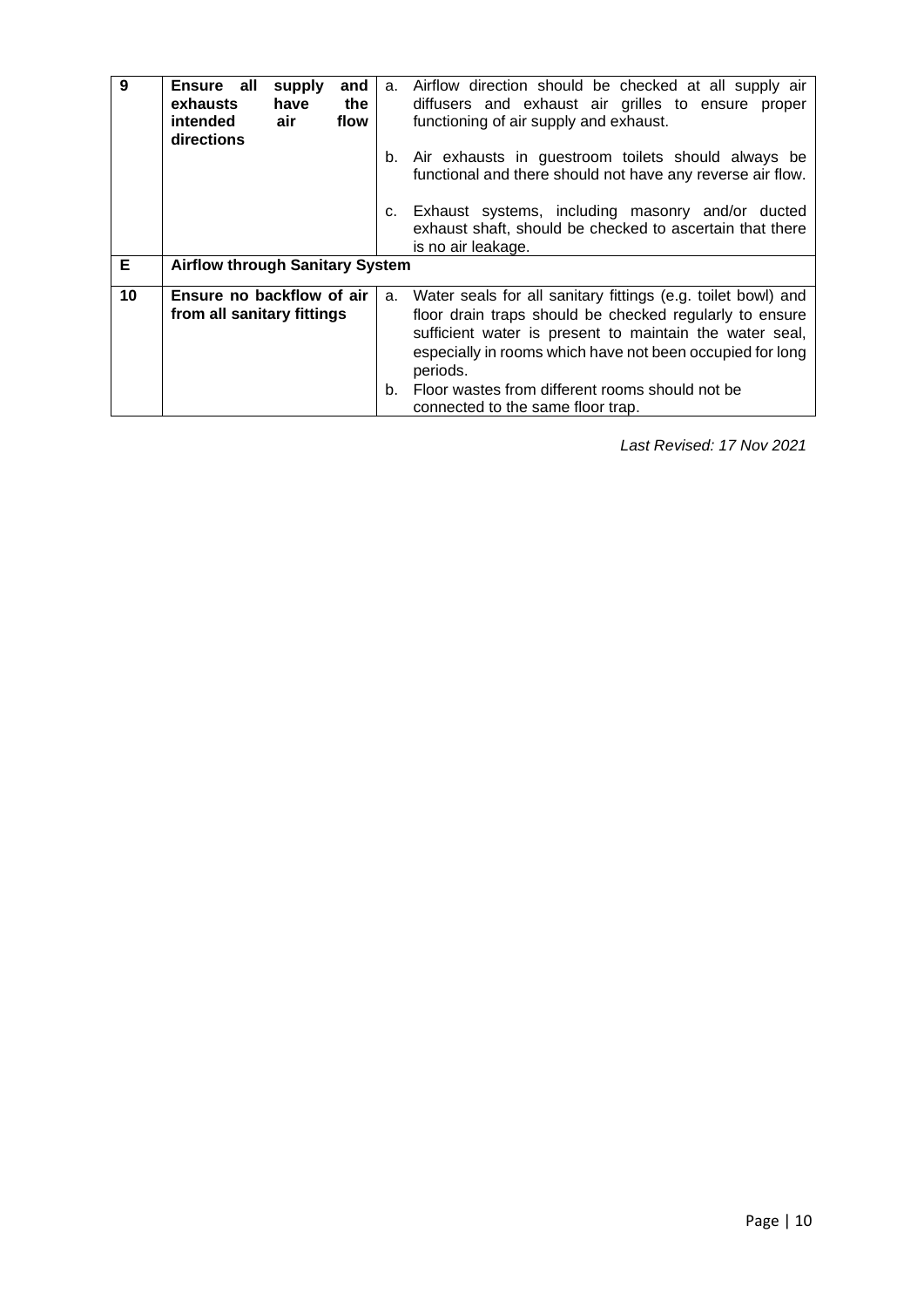# **Advisory for Hotel Guests with Known C+/Ag+**

#### <span id="page-10-0"></span>*General*

- 1) Guests should stay in their rooms throughout the recovery process.
- 2) If an air purifier is provided, to turn on to the maximum mode at all times and avoid putting it on auto-mode.
- 3) Minimise opening of entrance doors for non-essential activities.
- 4) Wear a surgical mask if the room needs to be accessed by hotel staff or medical personnel.
- 5) Perform simple housekeeping within the guest room using disinfectants provided by the hotel operator.
- 6) Wear a surgical mask and perform hand hygiene (wash hands with soap and running water or use a hand sanitiser) before opening entrance door to collect food/daily essentials left outside the guest rooms.
- 7) Perform hand hygiene often, especially during the following key times:
	- a. Before and after touching your own mouth, nose, and eyes
		- b. Before and after eating.

## *Use of toilet*

- 1) To close the toilet lid before flushing the toilet bowl. Wash hands with soap and running water after using the toilet.
- 2) For rooms with en-suite toilets, the door of the toilet should be shut at all times, even when not in use.
- 3) Pour disinfectant provided into sink trap and floor-trap twice a day, and after use of sink.

#### *Waste Management*

- 1) Throw all waste e.g. used surgical mask, tissues, disposable utensils, food containers into bins lined with waste bag.
- 2) All wastes are to be double-bagged and sealed to prevent leakage prior to their collection and disposal into general waste bins.
- 3) Perform hand hygiene immediately after disposal of waste.